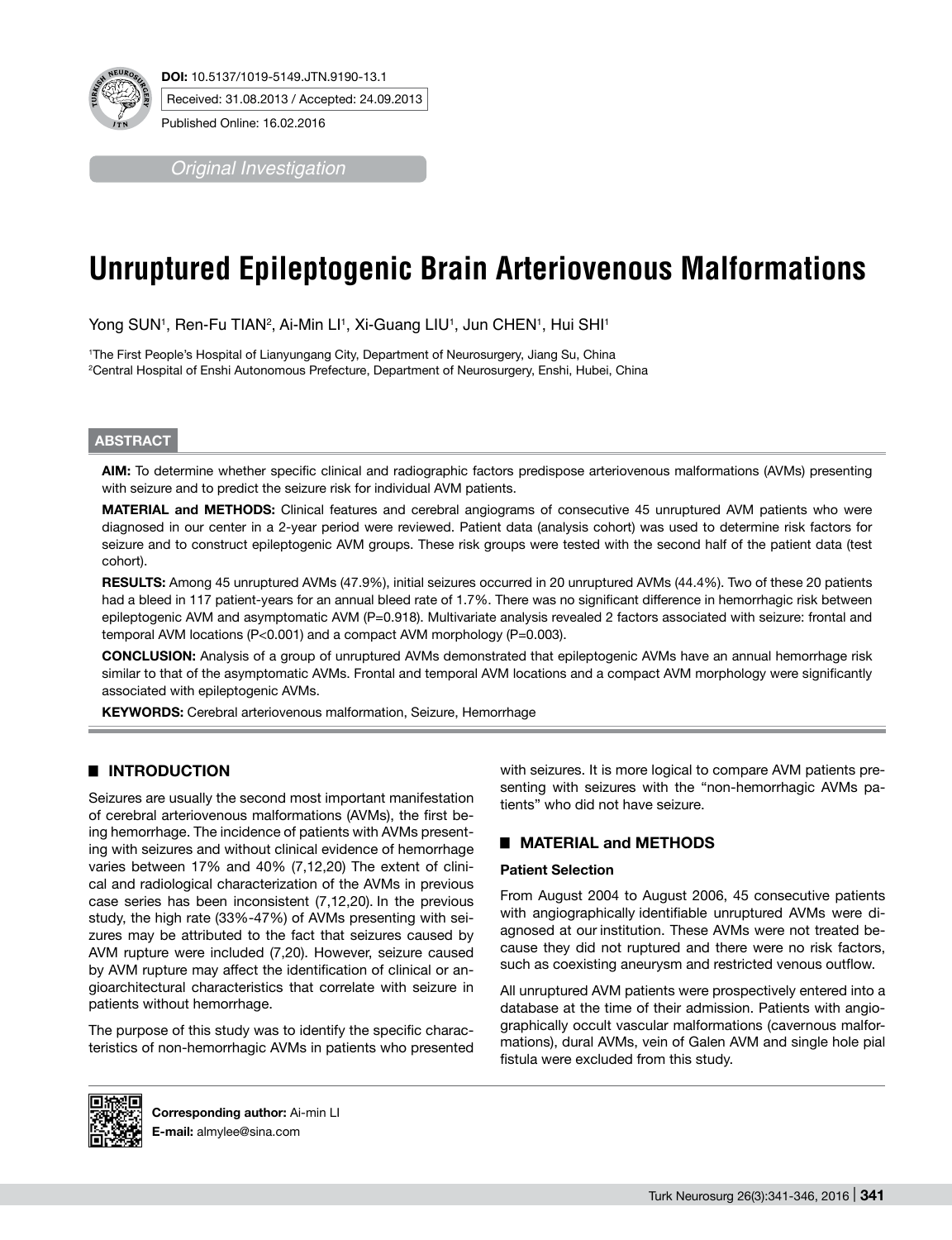Data collected included age at seizure onset, patient sex, presence of auras and of generalized tonic–clonic seizures, seizure semiology and frequency, and hemorrhage during a 47.8-month follow-up.

# **Study Design**

To determine the AVM natural history for the study population, we recorded the time from each patient's birth date to all documented AVM seizure. The time patients were at risk for bleeding was defined as the time from seizure onset to a bleed. To calculate the annual AVM hemorrhage rate for epileptogenic AVM, the number of AVM hemorrhages observed was divided by the total number of patient-years that the study population was at risk for an AVM hemorrhage (21). The angiograms and MRI studies of every patient were reviewed, and the following information for each AVM was recorded (21): location; AVM size; morphology (compact versus diffuse); venous drainage (superficial versus deep versus both); number of draining veins (1 versus >1); related aneurysms (proximal or intranidal versus none or unrelated); and presence of a varix (yes versus no) (14).

## **Statistical Analysis**

Univariate and multivariate analyses were performed to compare seizure-free patients to those with seizure. Results were then considered statistically significant at the 5% level. Kaplan–Meier survival analysis was used to calculate the probability of hemorrhage-freedom in the overall group prior to any outcome predictor analysis, and later by considering each of the significant risk factors.

# █ **RESULTS**

## **Patient Characteristics**

Clinical and radiographic characteristics of the 45 patients are shown in Table I. The mean patient age was  $26.9\pm13.0$  years. The mean AVM size was  $3.1 \pm 1.2$  cm. Spetzler-Martin grades included:  $I(n=2)$ ;  $II(n = 11)$ ;  $III(n = 19)$ ;  $IV(n = 10)$ , and  $VI(n = 3)$ .

#### **Risk Factors for Epileptogenic AVM**

Initial univariate analysis of clinical and radiographic AVM factors revealed 2 significant risk factors for seizure: frontal and temporal AVM locations (p=0.013). The results of the univariate analysis for the remaining factors are shown in Table II. Multivariate analysis revealed significant risk factors associated with seizure: frontal and temporal AVM locations (p<0.001), a compact AVM morphology (p=0.003).

#### **Testing of Unruptured AVM Risk**

The annual initial seizure rate was 1.6% (13 seizures per 813 patient-years) in males compared with the annual seizure rate of 1.9% (7 seizures in the female patients at risk per 369 patient-years) (p=0.447) (Figure 1). Two AVM hemorrhages were observed in 117 patient-years for a crude annual hemorrhage rate of 1.7% in epileptogenic AVM. The annual hemorrhage rate was not higher than 3.9% in asymptomatic AVMs (p=0.918) (Figure 2).

**Table I:** Clinical and Radiographic Characteristics of 45 AVM **Patients** 

| Characteristic            | No. of Patients (%) |  |  |  |
|---------------------------|---------------------|--|--|--|
| Presentation              |                     |  |  |  |
| Seizure                   | 20 (44.4)           |  |  |  |
| Headache and asymptomatic | 16 (35.6)           |  |  |  |
| Neurological deficits     | 9(20)               |  |  |  |
| Eloquence                 |                     |  |  |  |
| Yes                       | 27 (60)             |  |  |  |
| No                        | 18 (40)             |  |  |  |
| <b>AVM location</b>       |                     |  |  |  |
| Frontal                   | 12 (26.7)           |  |  |  |
| Parietal                  | 6(13.3)             |  |  |  |
| Temporal                  | 11 (24.4)           |  |  |  |
| Occipital                 | 8(17.8)             |  |  |  |
| Deep                      | 8(17.8)             |  |  |  |
| <b>AVM size</b>           |                     |  |  |  |
| <3 cm                     | 19 (42.2)           |  |  |  |
| $\geq$ 3 cm, $<$ 6 cm     | 22 (48.9)           |  |  |  |
| >6 cm                     | 4(8.9)              |  |  |  |
| Morphology                |                     |  |  |  |
| Compact                   | 17 (37.8)           |  |  |  |
| <b>Diffuse</b>            | 28 (62.2)           |  |  |  |
| <b>Dural supply</b>       |                     |  |  |  |
| Yes                       | 6(13.3)             |  |  |  |
| <b>No</b>                 | 49 (46.7)           |  |  |  |
| Venous drainage           |                     |  |  |  |
| Superficial               | 35 (77.8)           |  |  |  |
| Deep                      | 7(15.6)             |  |  |  |
| <b>Both</b>               | 3(6.6)              |  |  |  |
| No. of draining veins     |                     |  |  |  |
| 1                         | 21 (46.7)           |  |  |  |
| >1                        | 24 (53.3)           |  |  |  |
| <b>Aneurysm</b>           |                     |  |  |  |
| None                      | 39 (86.8)           |  |  |  |
| Proximal                  | 3(6.6)              |  |  |  |
| Intranidal                | 3(6.6)              |  |  |  |
| Unrelated                 | 0(0)                |  |  |  |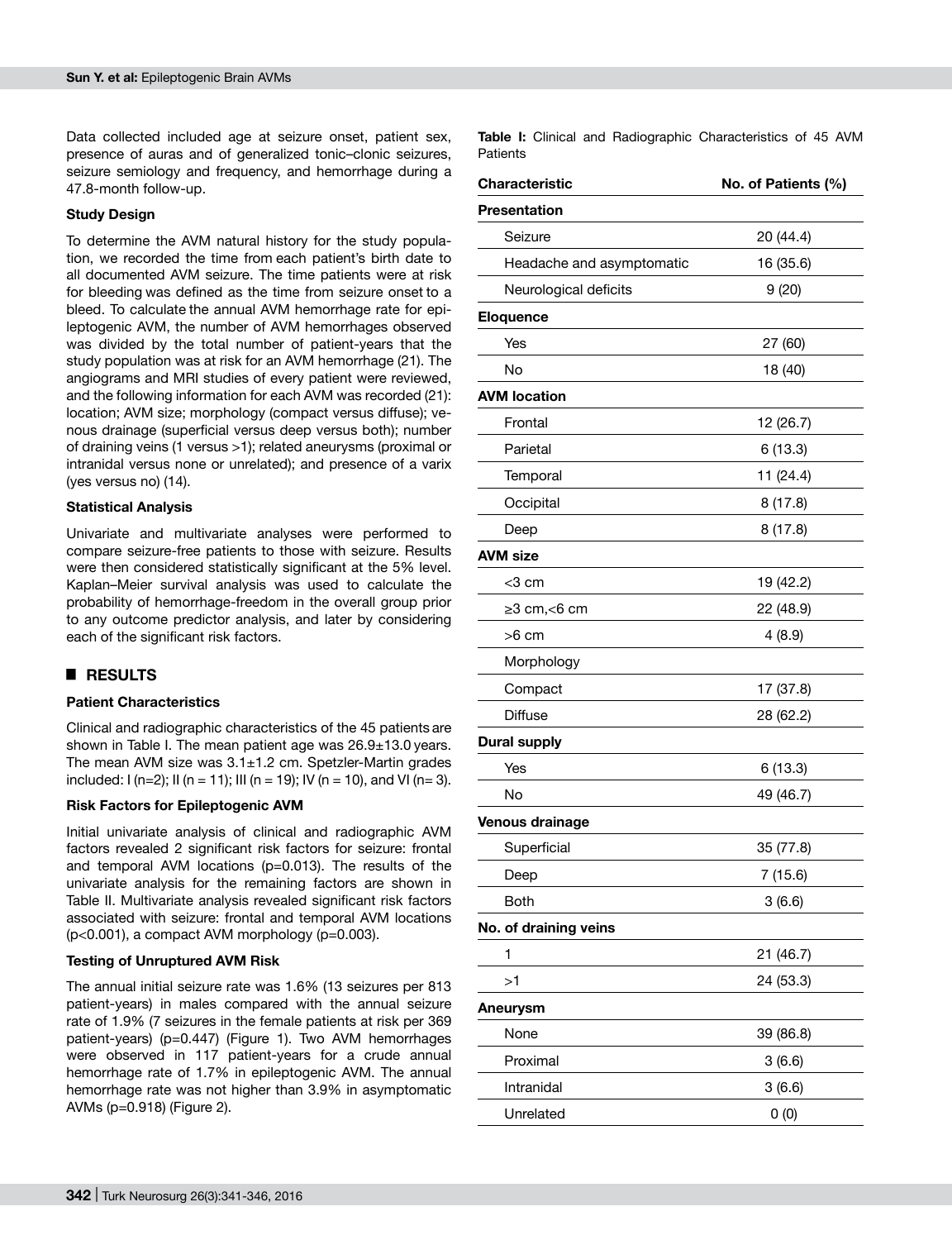**Table II:** Univariate and Multivariate Analysis of Arteriovenous Malformation Factors Predictive of Hemorrhage

| <b>Factor</b>                       | Univariate analysis (P value) | Multivariate analysis (P value) |  |  |
|-------------------------------------|-------------------------------|---------------------------------|--|--|
| Sex (Male)                          | 0.731                         | 0.487                           |  |  |
| Age (< 30 years)                    | 0.078                         | 0.063                           |  |  |
| Eloquence (Yes)                     | 0.379                         | 0.195                           |  |  |
| Size $(\geq 3cm)$                   | 0.374                         | 0.358                           |  |  |
| Dural supply (Yes)                  | 0.553                         | 0.341                           |  |  |
| Morphology (Compact)                | 0.115                         | 0.003                           |  |  |
| No. of draining veins (One)         | 0.656                         | 0.430                           |  |  |
| Frontal or temporal locations (Yes) | 0.013                         | < 0.001                         |  |  |
| Related aneurysm (Yes)              | 0.218                         | 0.742                           |  |  |



**Figure 1:** Figure shows the actuarial seizure rates for male and female groups when applied to the entire study population.

#### █ **DISCUSSION**

#### **Overall Seizure Occurrence**

We report the first longitudinal outcome study on 45 unruptured AVM patients evaluated using 3T magnetic resonance imaging (MRI) and cerebral digital subtraction angiography (DSA). Previously reported rates of seizure varied greatly from as low as 17% to as high as 47% (7,12,20). Heterogeneity of patient populations, evolution of imaging techniques, inclusion or exclusion of ruptured AVM and inconsistency of seizure record in retrospective series among studies may account for such a wide difference. Published reports on unruptured epileptogenic AVMs may be divided into two categories: naturalhistory studies (5) and descriptive studies (3-5,7-15,19). Natural-history studies follow a group of AVM patients over time to determine seizure rates and patient outcomes (14). Descrip-



**Figure 2:** Figure shows actuarial rates of hemorrhage for the study population based on the epileptogenic and asymptomatic AVMs groups.

tive studies generally are based on a surgical, radiosurgical and endovascular series and examine clinical, anatomic, and physiological factors predictive of seizures. There are weaknesses associated with both study types. First, both types of studies are hampered by selection bias. Patients with large or critically located AVMs are poor candidates for surgical removal, and observation is generally recommended (13,14). Patients with small AVMs in surgically accessible brain regions are candidates for surgical resection, since little morbidity is associated with removal of these AVMs. Second, most natural- history studies enrolled patients retrospectively (6). These studies provide little information on the angioarchitecture of the malformations (13). Third, the results of descriptive studies are often confounded because factors associated with a clinical presentation of seizure are mistaken for factors predictive of seizure (ie, dural supply, AVM size) (14). Fourth, descriptive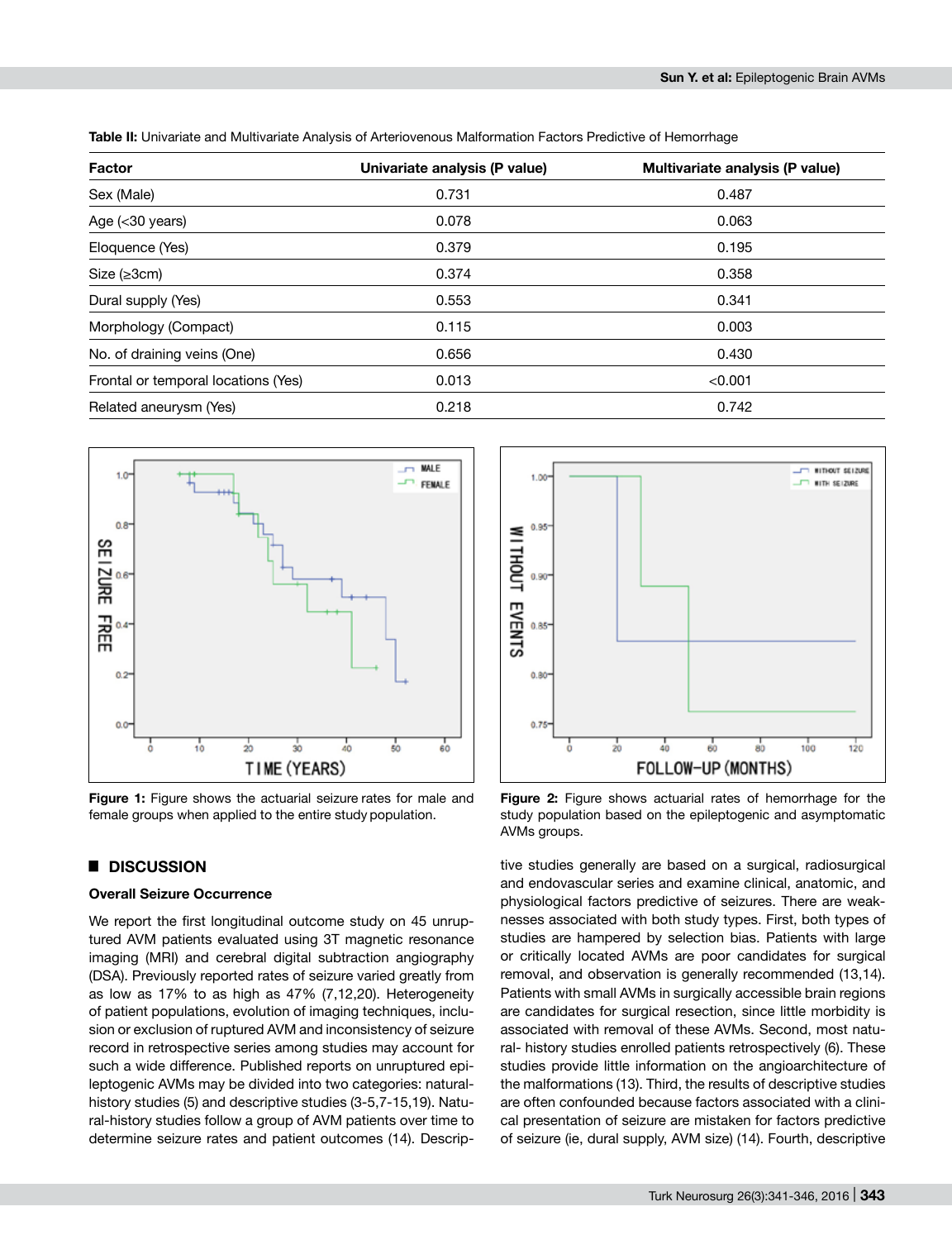studies can only calculate the selected patients with refractory epilepsy, since patients with medical treatable seizure never receive treatment. In such studies, the overall seizure rate would be underestimated (3-5,7-16,20).

Our data suggest that use of a prospective method of analysis at different points of follow-up might also have contributed to this discrepancy among previous studies. Although 21.3% of all AVM patients and 44.4% of unruptured AVM patients were epileptogenic, similar to many recently published reports (6,7,12). We did not treat these unruptured AVMs because interventional treatment was associated with worse short-term functional outcome for unruptured AVMs, and the longer-term effect of intervention is unclear (18). Our study shows that a history of seizure was not the factor most predictive of future bleeding.

#### **Table III:** Review of Studies Reporting on Multimodality Treatment of Epileptogenic AVMs

| <b>Study</b><br>(ref. no.) | Study design  | Year | No. of<br>patients | <b>Duration</b>                                  | Age, Mean (range)<br>years                      | <b>Treatment</b>                                | (months)            | <b>Follow-up Seizure free</b><br>$(\%)$ |
|----------------------------|---------------|------|--------------------|--------------------------------------------------|-------------------------------------------------|-------------------------------------------------|---------------------|-----------------------------------------|
| Heikkinen et<br>al. (5)    | Retrospective | 1989 | 29                 | Not available                                    | Not available                                   | Radiosurgery                                    | Mean 54<br>months   | 55.2%                                   |
| Yeh et al.<br>(19)         | Retrospective | 1990 | 27                 | Not available                                    | 13 to 61 years                                  | Surgery                                         | Mean 47<br>months   | 77.8%                                   |
| Yeh et al.<br>(20)         | Retrospective | 1993 | 54                 | several<br>months to 27<br>years                 | 13 to 70 years                                  | Surgery                                         | Mean 57.6<br>months | 70.4%                                   |
| Piepgras et al.<br>(13)    | Retrospective | 1993 | 280                | Not available                                    | Not available                                   | Surgery                                         | Mean 90<br>months   | 89%                                     |
| Gerszten et<br>al. (3)     | Retrospective | 1996 | 15                 | Not available                                    | Median age 16<br>years (range 2 to<br>17 years) | Radiosurgery                                    | Mean 47<br>months   | 85%                                     |
| Rassi Neto et<br>al. (15)  | Retrospective | 1997 | 9                  | Not available                                    | mean age 25 years<br>(range 12 to 42<br>years)  | Surgery                                         | Not<br>available    | 77.8%                                   |
| Kurita et al.<br>(10)      | Retrospective | 1998 | 35                 | 2 months<br>to 21 years<br>(mean $2.8$<br>years) | Not available                                   | Radiosurgery                                    | Mean 43<br>months   | 80%                                     |
| Kida et al.<br>(9)         | Retrospective | 2000 | 79                 | Not available                                    | Not available                                   | Radiosurgery                                    | Not<br>available    | 84%                                     |
| Husain et al.<br>(8)       | Retrospective | 2001 | 1                  | 18 months                                        | 37 years                                        | Surgery                                         | 12 months           | 100%                                    |
| Ghossoub et<br>al. (4)     | Retrospective | 2001 | 210                |                                                  | Not available mean age 33 years                 | Radiosurgery                                    | Not<br>available    | 58%                                     |
| Hoh et al.<br>(7)          | Retrospective | 2002 | 141                |                                                  | Not available mean age 39 years                 | Surgery,<br>embolization<br>and<br>radiosurgery | Mean 34.8<br>months | 66%                                     |
| Schäuble et al.<br>(16)    | Retrospective | 2004 | 51                 | Not available                                    | Not available                                   | Radiosurgery                                    | Mean 48<br>months   | 51%                                     |
| Liu et al.<br>(11)         | Retrospective | 2008 | 2/19               | Not available                                    | Not available                                   | Surgery                                         | Mean 36<br>months   | 100%                                    |
| Lv et al.(12)              | Retrospective | 2010 | 30                 | 1 month to 20<br>years (mean 5<br>years)         | mean age 31<br>years (range 8<br>to 55 years)   | Embolization                                    | Mean 80<br>months   | 70%                                     |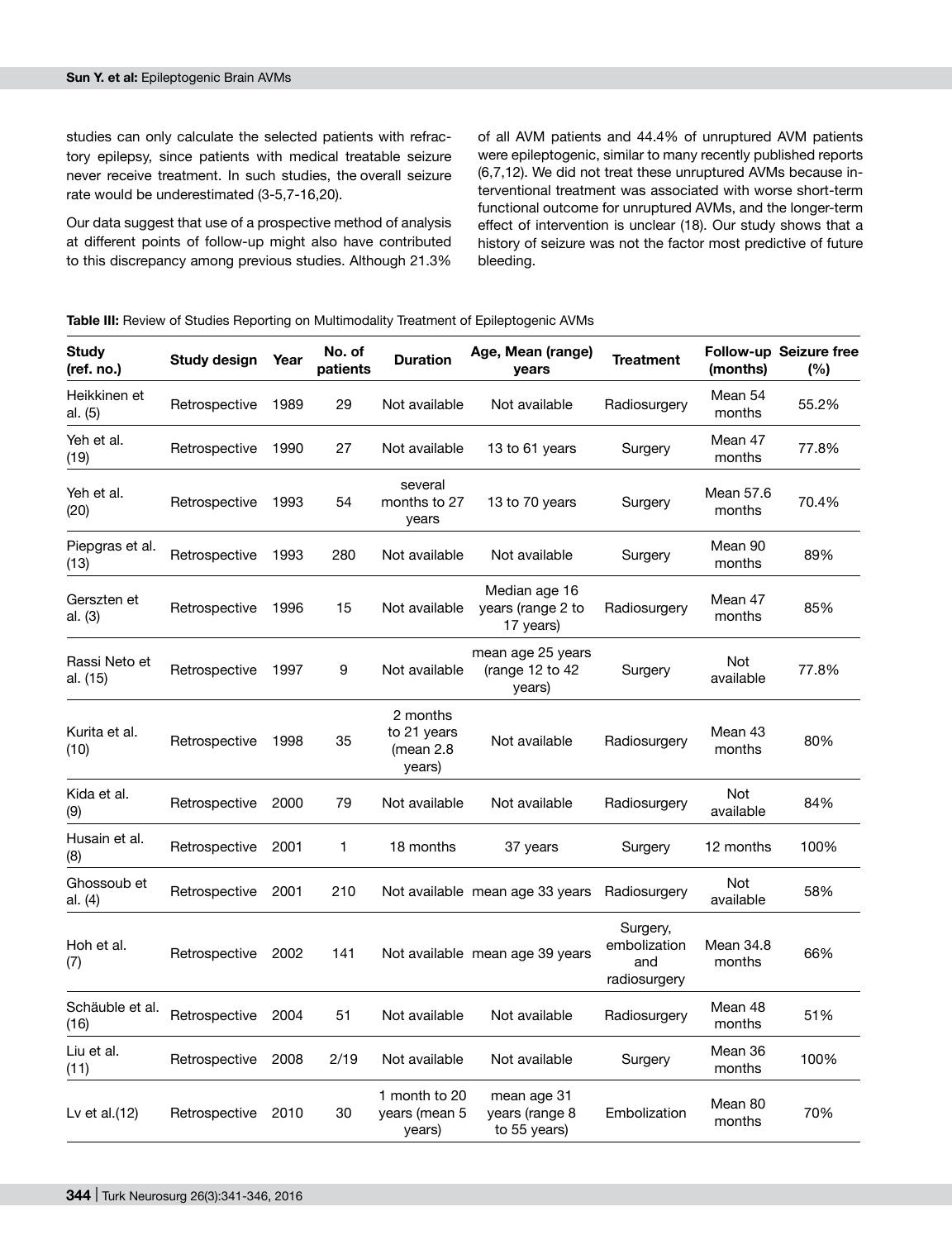#### **Clinical and Radiographic Factors Predispose Epileptogenic AVMs**

A number of anatomic AVM characteristics have been reported to predispose unruptured epileptogenic AVM patients. Our finding that frontal and temporal AVMs correlates with seizure presentation is consistent with previous literature (3,5). The typical AVM revealed clinically by seizures is superficial, supratentorial, and located in the territory of the middle cerebral artery and deeply located AVMs are unlikely to cause seizures (5). When compared with unruptured AVM, we found that seizure incidence before treatment was not associated with male sex, patients younger than 30 years of age and AVM size larger than 3 cm. This is contrary to those studies, in which ruptured AVMs were also included (7). The present study found compact AVM morphology to be an independent angiographic predictor of seizure in multivariate analysis, which has not been described before. Presence of a related aneurysm was not found to correlate with a clinical presentation of seizure.

#### **Pathophysiology of Epileptogenic AVMs**

The pathophysiological mechanisms causing the seizures remain poorly understood. Some findings demonstrate a strong association between impaired peri-nidal cerebrovascular reserve and seizure presentation in patients with AVM. The impaired cerebrovascular reserve may be associated with venous congestion (2). Large AVM size, venous congestion, and AVM-related vascular territories were correlated with impaired vascular reserve in AVM-nonadjacent brain tissue before surgery (17). Seizure presentation may be partly attributable to venous congestion. And, more information is needed to determine which hemodynamic aberrations result in unruptured epileptogenic AVM.

#### **Treatment for Epileptogenic AVMs**

The association between AVM obliteration and seizure outcome is debatable. Our literature review shows that the actual chance of seizure-freedom varies greatly (51%-100%) during follow-up after operative, endovascular embolization and radiosurgery treatment (Table III) (3-5,7-16,19). Mortality and morbidity are crucial points in the management of cerebral AVMs (1). The risks associated with the AVM natural history, especially regarding the occurrence of a hemorrhage, have to be compared to the risks due to the therapeutic approach. Morbidity from AVM rupture is estimated from 13% to 50% with a risk of mortality reported from 3 to 30% (1,6). Endovascular treatment is an effective method for the treatment of cerebral AVMs. But, embolization of an AVM is particularly a difficult procedure. Therefore, complications of endovascular treatment should be balanced with the potential risks related to the natural history of AVM (1). After the endovascular treatment of AVM, morbidity with permanent neurological deficits is reported between 0.4 and 12.5% and mortality is 0.4% to 7.5% (1, 12). Hemorrhage appears the most frequent and serious complication in the endovascular treatment of a AVM. In surgical treatment series, morbidity with a new neurological deficit is reported in 18.5% to 25.9% of patients and mortality in 0% to 13.4% (13,19). Radiosurgery is often used to treat

unruptured AVMs. Some reports described that seizures associated with AVMs respond well to radiosurgery; the malformation obliteration evokes its association with the seizure; the seizure disappearance in spite of persistence of the malformation evokes the positive effect of radiotherapy on epileptic seizures (4,9).

# █ **CONCLUSION**

Analysis of a group of unruptured AVMs demonstrated that epileptogenic AVMs have an annual hemorrhage risk similar to that of the asymptomatic AVMs. Frontal and temporal AVM locations and a compact AVM morphology were significantly associated with epileptogenic AVMs.

#### █ **REFERENCES**

- 1. Biondi A, Le Jean L, Capelle L, Duffau H, Marsault C: Fatal hemorrhagic complication following endovascular treatment of a cerebral arteriovenous malformation. Case report and review of the literature. J Neuroradiol 33(2):96-104, 2006
- 2. Fierstra J, Conklin J, Krings T, Slessarev M, Han JS, Fisher JA, Terbrugge K, Wallace MC, Tymianski M, Mikulis DJ: Impaired peri-nidal cerebrovascular reserve in seizure patients with brain arteriovenous malformations. Brain 134(Pt 1):100-109, 2011
- 3. Gerszten PC, Adelson PD, Kondziolka D, Flickinger JC, Lunsford LD: Seizure outcome in children treated for arteriovenous malformations using gamma knife radiosurgery. Pediatr Neurosurg 24:139–144, 1996
- 4. Ghossoub M, Nataf F, Merienne L, Devaux B, Turak B, Page P, Roux FX: Evolution of epileptic seizures associated with cerebral arteriovenous malformations after radiosurgery. Neurochirurgie 47(2-3Pt 2):344-349, 2001 (in French)
- 5. Heikkinen ER, Konnov B, Melnikov L, Yalynych N, Zubkov Yu.N, Garmashov Yu.A, Pak VA: Relief of epilepsy by radiosurgery of cerebral arteriovenous malformations. Stereotact Funct Neurosurg 53:157–166, 1989
- 6. Hofmeister C, Stapf C, Hartmann A, Sciacca RR, Mansmann U, terBrugge K, Lasjaunias P, Mohr JP, Mast H, Meisel J: Demographic, morphological, and clinical characteristics of 1289 patients with brain arteriovenous malformation. Stroke 31:1307–1310, 2000
- 7. Hoh BL, Chapman PH, Loeffler JS, Carter BS, Ogilvy CS: Results of multimodality treatment for 141 patients with brain arteriovenous malformations and seizures: factors associated with seizure incidence and seizure outcomes. Neurosurgery 51:303-311, 2002
- 8. Husain AM, Mendez M, Friedman AH: Intractable epilepsy following radiosurgery for arteriovenous malformation. J Neurosurg 95:888-892, 2001
- 9. Kida Y, Kobayashi T, Tanaka T, Mori Y, Hasegawa T, Kondoh T: Seizure control after radiosurgery on cerebral arteriovenous malformations. J Clin Neurosci 7 Suppl 1:6-9, 2000
- 10. Kurita H, Kawamoto S, Suzuki I, Sasaki T, Tago M, Terahara A, Kirino T: Control of epilepsy associated with cerebral arteriovenous malformations after radiosurgery. J Neurol Neurosurg Psychiatry 65:648-655, 1998